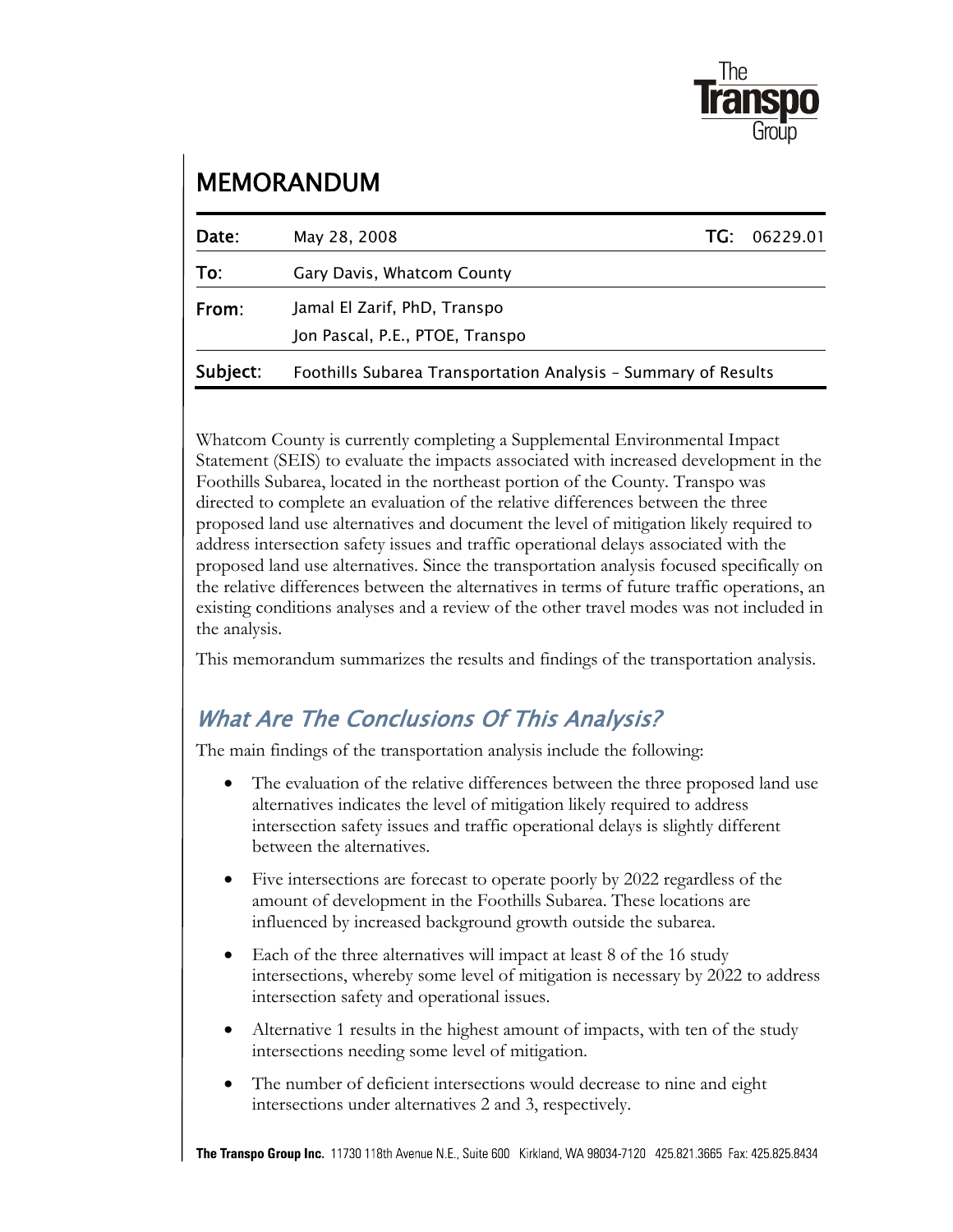- Many of the mitigation measures are expected to be traffic control improvements at state highway intersections. These improvements could include a traffic signal or roundabout and need to be more closely evaluated as the need arises.
- All mitigation measures required are intersection improvements that consist of either installation of traffic signal/roundabout and/or channelization improvements such as adding right and left turn lanes. No further widening is required along roadway segments connected to those intersections other than the addition of new turn lane pockets at intersection approaches.
- Seasonal variation in traffic volumes could impact the scope of the resulting mitigation improvements. Additional improvements are likely needed if traffic volumes fluctuate by more than 10 percent over those assumed as part of this analysis.

#### How Was The Transportation Analysis Conducted?

The scope of the analysis focused on the evaluation of future roadway and intersection traffic operations and the resulting capacity projects that would be needed to address intersection safety and operational delays. Travel forecasts were developed for Year 2022 for each of the three land use alternatives. Possible mitigation measures were then evaluated to address those locations that were anticipated to operate poorly in 2022.

The study area was agreed upon with Whatcom County staff and included the areas east of the Hannegan Road corridor. A total of 16 study intersections were identified for evaluation and are shown in Figure 1. Many of the intersections were with state highways or City of Bellingham arterials. A traffic operation analysis for the 2022 weekday PM peak hour traffic was conducted for each study intersection. Future traffic operations were evaluated by adding Foothills development-generated traffic for each of the alternatives to future background traffic volumes. Development-generated impacts were identified based on the difference in traffic operations between forecasted with- and without-development conditions.

#### What Alternatives Were Evaluated?

Based on alternative descriptions provided by Whatcom County, the Foothills SEIS is evaluating the following land use alternatives:

**Alternative 1 - Subarea Plan Land Use Designation:** Under this alternative, the comprehensive plan and zoning designations would follow the growth scenario set by the Draft Foothills Subarea Plan (October 2007). Population projection has been adjusted from 2027 horizon of the Subarea Plan to 2022 for purpose of consistency with the Comprehensive Plan planning year of 2022 and to maintain consistency between alternatives. Population is expected to grow from 6,700 to about 10,000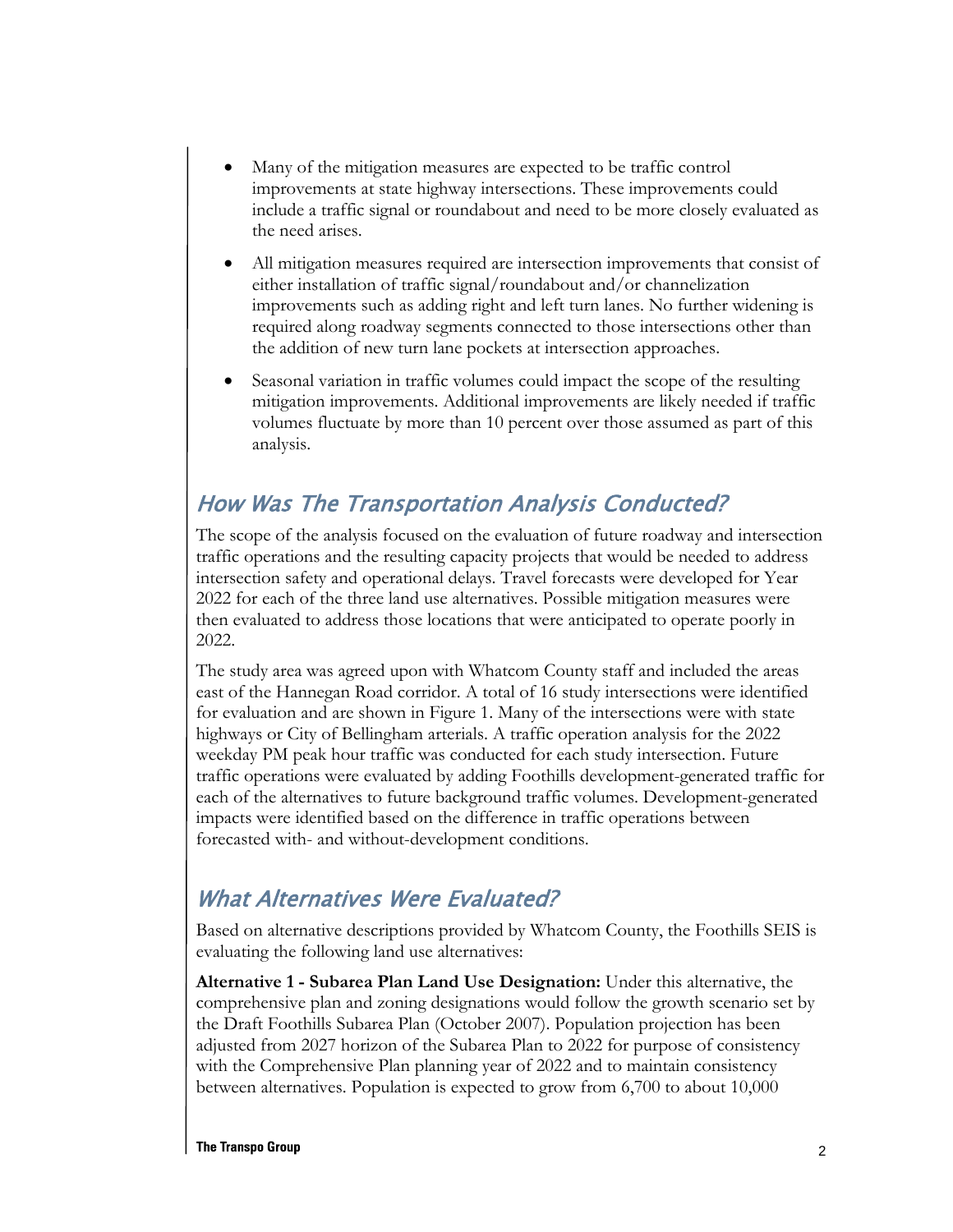residents (49 percent by 2022). Employment will grow in the subarea as projected in the high growth scenario with an increase of approximately 700 jobs by year 2022.

**Alternative 2 - No Action, Existing Land Use Designations:** This alternative assumes that the comprehensive plan and zoning designations would not be changed and would be consistent with the existing Comprehensive Plan and Official Zoning Ordinance maps. Population by year 2022 is expected to increase by 36 percent to reach 9,100 residents. Employment will follow the medium growth scenario, thus adding about 500 jobs to the subarea by 2022.

**Alternative 3 - LAMIRD Land Use Designations:** Under this alternative the Columbia Valley UGA would be designated as a Limited Area of More Intensive Rural Development (LAMIRD). The areas designated as Small Towns and Resort/Recreational Subdivisions in Deming, Kendall, Maple Falls and Glacier would be reduced in size. The land use growth is anticipated to be the lowest among all alternatives with residential population only increasing by 1,300 people (19 percent). Employment in the subarea would follow the low growth assumption with 330 new jobs by 2022.

Table 1 provides a summary of land use growth projections for each of the three alternatives. More detailed land use projections can be found in Appendix A (Foothills SEIS – Summary of Alternatives).

#### How Was The Growth Allocated?

The Draft Foothills Subarea Plan divides the subarea into five areas: Columbia Valley UGA, Glacier, Maple Falls, Deming and the remaining areas. As Table 1 shows, the growth alternatives project residential growth at an area level. However, no similar geographic distribution among the five areas was made for employment projections. Therefore, it was agreed upon with County staff that retail and government employment would be distributed among the areas following the same distribution of the population. For industrial employment, it was assumed that 80 percent of the projected employment growth would occur in the Columbia Valley UGA, and the remaining 20 percent would be distributed among the rest of the areas evenly.

Table 2 provides the allocation of land use growth by 2022 for each of areas in the Foothills Subarea.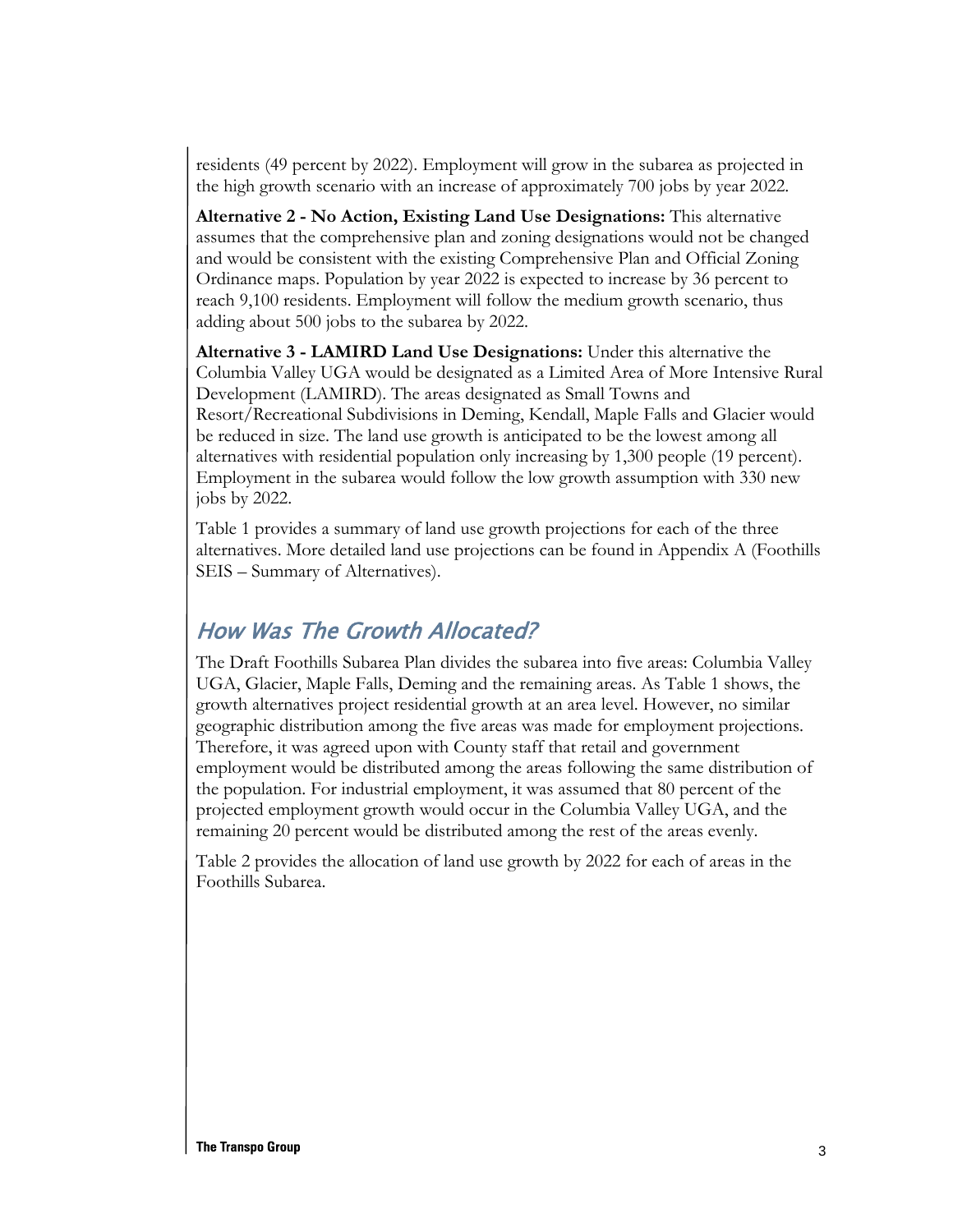|                            | 2006        | Year 2022 Population Projection |                                        |                      |  |  |  |  |
|----------------------------|-------------|---------------------------------|----------------------------------------|----------------------|--|--|--|--|
| Area                       | Population  | <b>Alternative 1</b>            | <b>Alternative 2</b>                   | <b>Alternative 3</b> |  |  |  |  |
| Columbia Valley UGA        | 3,853       | 6,346                           | 5,833                                  | 4,925                |  |  |  |  |
| Glacier                    | 284         | 367                             | 325                                    | 307                  |  |  |  |  |
| Maple Falls                | 213         | 244                             | 244                                    | 230                  |  |  |  |  |
| Deming                     | 220         | 252                             | 252                                    | 238                  |  |  |  |  |
| Remaining Subarea          | 2,152       | 2,781                           | 2,466                                  | 2,327                |  |  |  |  |
| <b>Total Population</b>    | 6,722       | 9,990                           | 9,120                                  | 8,027                |  |  |  |  |
|                            | 2007        |                                 | <b>Year 2022 Employment Projection</b> |                      |  |  |  |  |
| <b>Employment Category</b> | Employment* | Alternative 1                   | <b>Alternative 2</b>                   | Alternative 3        |  |  |  |  |
| <b>Retail and Services</b> | 428         | 700                             | 633                                    | 582                  |  |  |  |  |
| Industrial                 | 221         | 350                             | 316                                    | 291                  |  |  |  |  |
| Government                 | 962         | 1,283                           | 1,160                                  | 1,068                |  |  |  |  |
| <b>Total Employment</b>    | 1,611       | 2,333                           | 2,109                                  | 1,941                |  |  |  |  |

Source: Whatcom County, Foothills SEIS – Summary of Alternatives- Draft 1/9/2008.

\* 2007 Employment numbers are for Alternative 3. Refer to Appendix A for more detailed data.

|                            | <b>Residential</b>   | <b>Employment</b>           |                |                |  |  |  |
|----------------------------|----------------------|-----------------------------|----------------|----------------|--|--|--|
| Area                       | <b>Dwelling Unit</b> | Retail &<br><b>Services</b> | Industrial     | Government     |  |  |  |
|                            | Alternative 1        |                             |                |                |  |  |  |
| Columbia Valley UGA        | 894                  | 200                         | 100            | 228            |  |  |  |
| Glacier Area               | 42                   | 7                           | 6              | 8              |  |  |  |
| Maple Falls Area           | 13                   | $\overline{2}$              | 6              | 3              |  |  |  |
| Deming Small Town          | 13                   | 3                           | 6              | 3              |  |  |  |
| Remaining Subarea          | 278                  | 51                          | 6              | 58             |  |  |  |
| <b>Total Alternative 1</b> | 1,240                | 263                         | 124            | 300            |  |  |  |
|                            | Alternative 2        |                             |                |                |  |  |  |
| Columbia Valley UGA        | 710                  | 166                         | 73             | 156            |  |  |  |
| Glacier Area               | 21                   | 3                           | 5              | 3              |  |  |  |
| Maple Falls Area           | 13                   | 3                           | 5              | 2              |  |  |  |
| Deming Small Town          | 13                   | 3                           | 5              | 3              |  |  |  |
| Remaining Subarea          | 139                  | 26                          | 5              | 25             |  |  |  |
| <b>Total Alternative 2</b> | 896                  | 201                         | 93             | 189            |  |  |  |
|                            | Alternative 3        |                             |                |                |  |  |  |
| Columbia Valley UGA        | 385                  | 126                         | 54             | 88             |  |  |  |
| Glacier Area               | 12                   | 3                           | 4              | $\overline{c}$ |  |  |  |
| Maple Falls Area           | 7                    | $\overline{2}$              | $\overline{4}$ |                |  |  |  |
| Deming Small Town          | $\overline{7}$       | $\overline{c}$              | 4              | 1              |  |  |  |
| Remaining Subarea          | 78                   | 21                          | 4              | 14             |  |  |  |
| <b>Total Alternative 3</b> | 489                  | 154                         | 70             | 106            |  |  |  |

#### Table 2. 2022 Land Use Growth by Area

**The Transpo Group**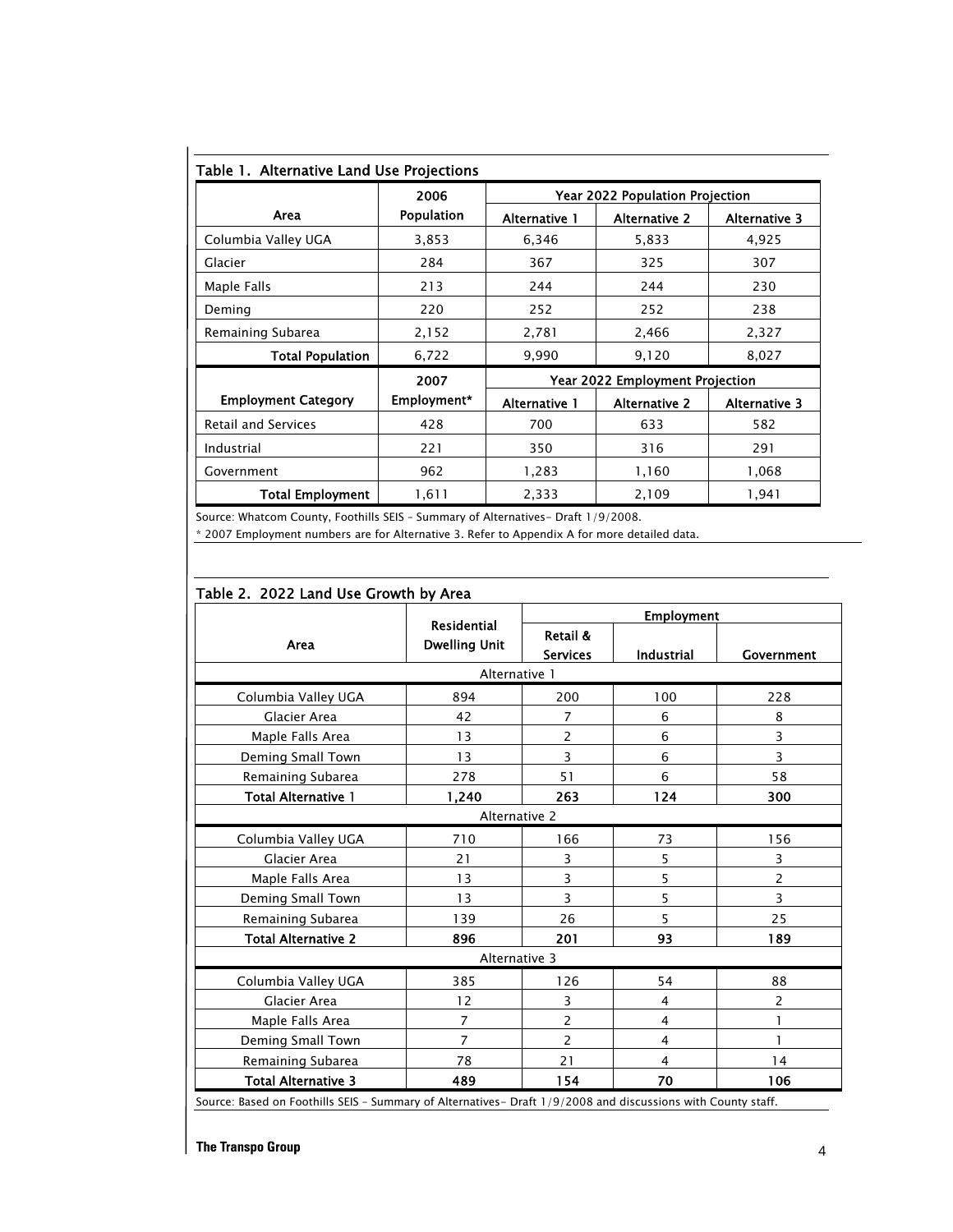# How Were The Travel Forecasts Developed?

Travel forecasts for Year 2022 were developed based upon the estimated land use projections shown in Table 2. The travel forecasts are described by the amount of PM peak hour vehicle trips and consist of two components:

- 1. **Background Traffic:** The existing number of vehicles along the roadway combined with a growth in vehicle trips caused by development external to the Foothills Subarea. The background traffic accounts for no additional traffic generated within the Foothills Subarea beyond the amount that exists today.
- 2. **Subarea Growth Generated Traffic:** The additional number of new vehicle trips generated by new development within the Foothills Subarea by each land use alternative.

The resulting PM peak hour traffic forecasts by alternative were calculated by combining the background traffic with the new traffic generated under each alternative.

### How Was Background Traffic Growth Estimated?

Existing traffic volumes at the study intersections was the starting point of estimating background traffic. Traffic counts collected at the study intersections between 2005 and 2007 were provided by Whatcom County. Many of these traffic counts were obtained from the Traffic Impact Analysis (TIA) prepared for the Balfour Village development in the Columbia Valley UGA (October 2007). Other counts were provided by the Washington State Department of Transportation (WSDOT) to supplement information from the Balfour Village TIA.

The Whatcom Council of Government's (WCOG) travel demand model was utilized to assist in estimating the growth in background traffic. The base year model is Year 2005 and the horizon year model represents Year 2027. Each of the transportation analysis zones (TAZs) comprising the Foothills Subarea were identified within the model. The growth in background traffic was identified by keeping the land use in the 2027 horizon year model consistent with the 2005 estimates for all TAZs within the Foothills Subarea. By not assuming any growth in those respective TAZs, the growth in background traffic could be identified and isolated from any new traffic that might be generated by future development within the Foothills Subarea. The process provided a reasonable estimate in background traffic growth without double counting growth related traffic in the Foothills Subarea.

Using the results from the modified 2027 model, the traffic forecasts for all major roadway segments east of Hannegan Road were compared to the existing 2005 model volumes. Based on the difference between the existing and future model volumes, the average annual background traffic growth was derived for each roadway segment as shown in Table 3.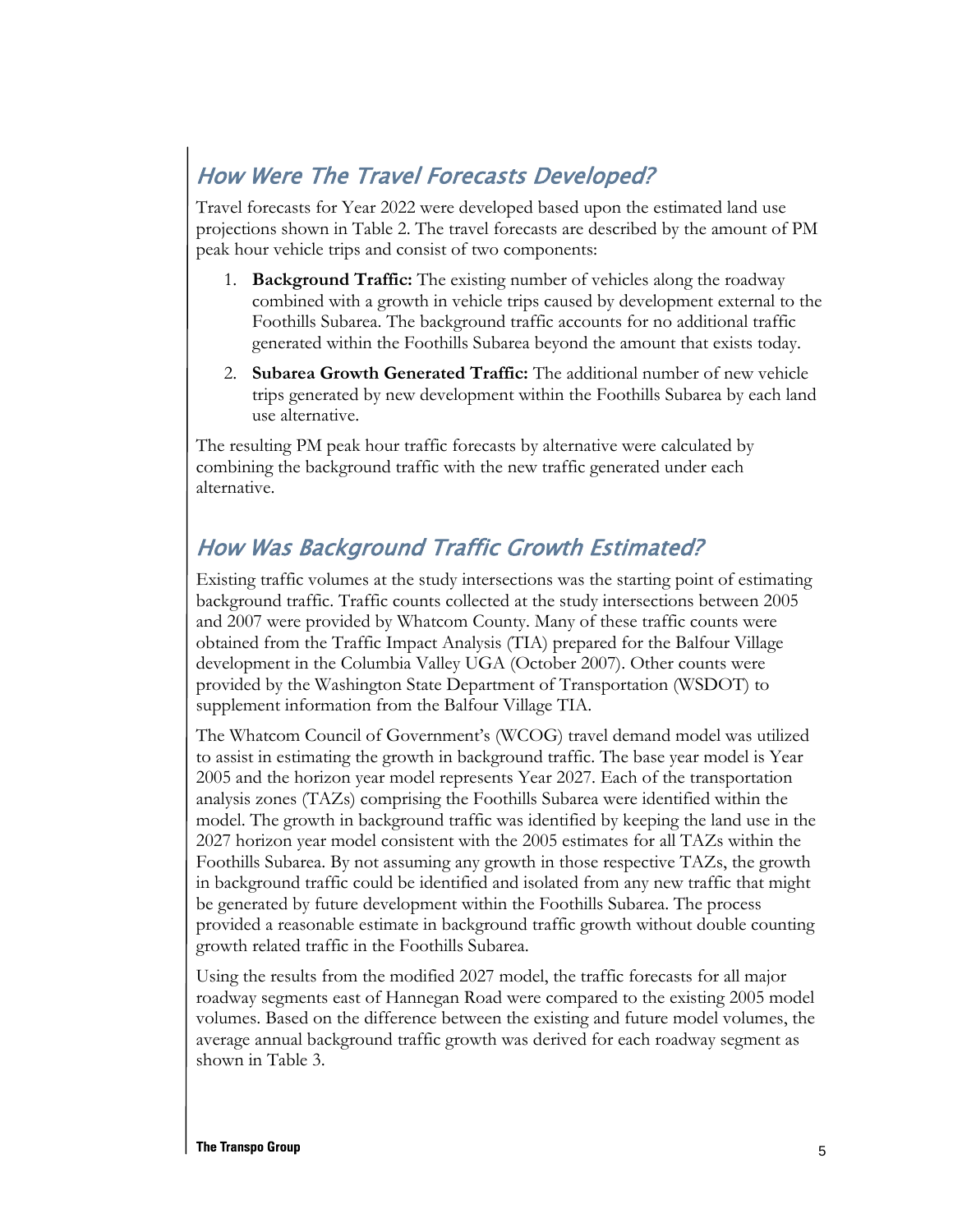|                                    | Two-Way PM Peak Hour Traffic Volumes | <b>Average Growth</b> |               |
|------------------------------------|--------------------------------------|-----------------------|---------------|
| <b>Roadway Segment</b>             | 2005 Model                           | Modified 2027 Model   | Rate per Year |
| SR 542 e/o Maple Falls             | 440                                  | 552                   | 1.0%          |
| Kendall Road n/o Wheeler Road      | 458                                  | 492                   | 0.3%          |
| Nooksack Road s/o Massey Road      | 106                                  | 127                   | 0.8%          |
| South Pass Road e/o Nooksack Road  | 92                                   | 145                   | 2.1%          |
| Everson-Goshen Road n/o Smith Road | 391                                  | 572                   | 1.7%          |
| Pole Road e/ o Hannegan Road       | 584                                  | 786                   | 1.4%          |
| Hannegan Road n/o Pole Road        | 1,026                                | 1,404                 | 1.4%          |
| Hannegan Road s/o Kelly Road       | 2,024                                | 2,355                 | 0.7%          |
| Mt Baker Highway ne/o Valley Hwy   | 1,038                                | 1,134                 | 0.4%          |
| Mt Baker Highway n/o Smith Road    | 2,159                                | 2,542                 | 0.7%          |
| SR 9 e/o Lawrence Road             | 1,582                                | 1,814                 | 0.6%          |
| Smith Road w/o Mt Baker Hwy        | 885                                  | 1,098                 | 1.0%          |
| SR 542 e/o Hannegan Road           | 1,707                                | 2,183                 | 1.1%          |
| Total                              | 14,497                               | 17,231                | 0.8%          |

Source: WCOG Models 2005 and 2027 (modified)

Generally the average annual growth rates were calculated to be between 0.3 to 2.1 percent. On average, the growth in background traffic was approximately one percent based on a summation of the data. The one percent a year average growth rate was applied to existing traffic counts to calculate the background traffic for Year 2022.

#### How Was Development-Generated Traffic Estimated?

PM peak hour traffic volumes were estimated for each land use alternative using average vehicle trip rates by land use category. The trip generation rates are expressed by Dwelling Unit (DU) for residential land use and by Employee for retail, industrial and government land use categories. The trip rates were based on information specified in the *Institute of Transportation Engineers (ITE) Trip Generation,* 7<sup>th</sup> Edition (2003). For the retail category, rates were taken from the *Application of Trip Generation Rates (1985)*.

The SEIS land use alternatives are not specific to the type of actual retail or industrial development that might take place at a particular location, such as a restaurant, grocery store, etc. Therefore, the resulting trip rates were based on the following ITE land use types:

- The residential category is represented by Detached Single Family, Apartments and Condos/Townhouse land use types (Land Use Codes (LUC) No. 210, 220 and 230 respectively).
- Retail category is represented by the Shopping Center (LUC No. 820).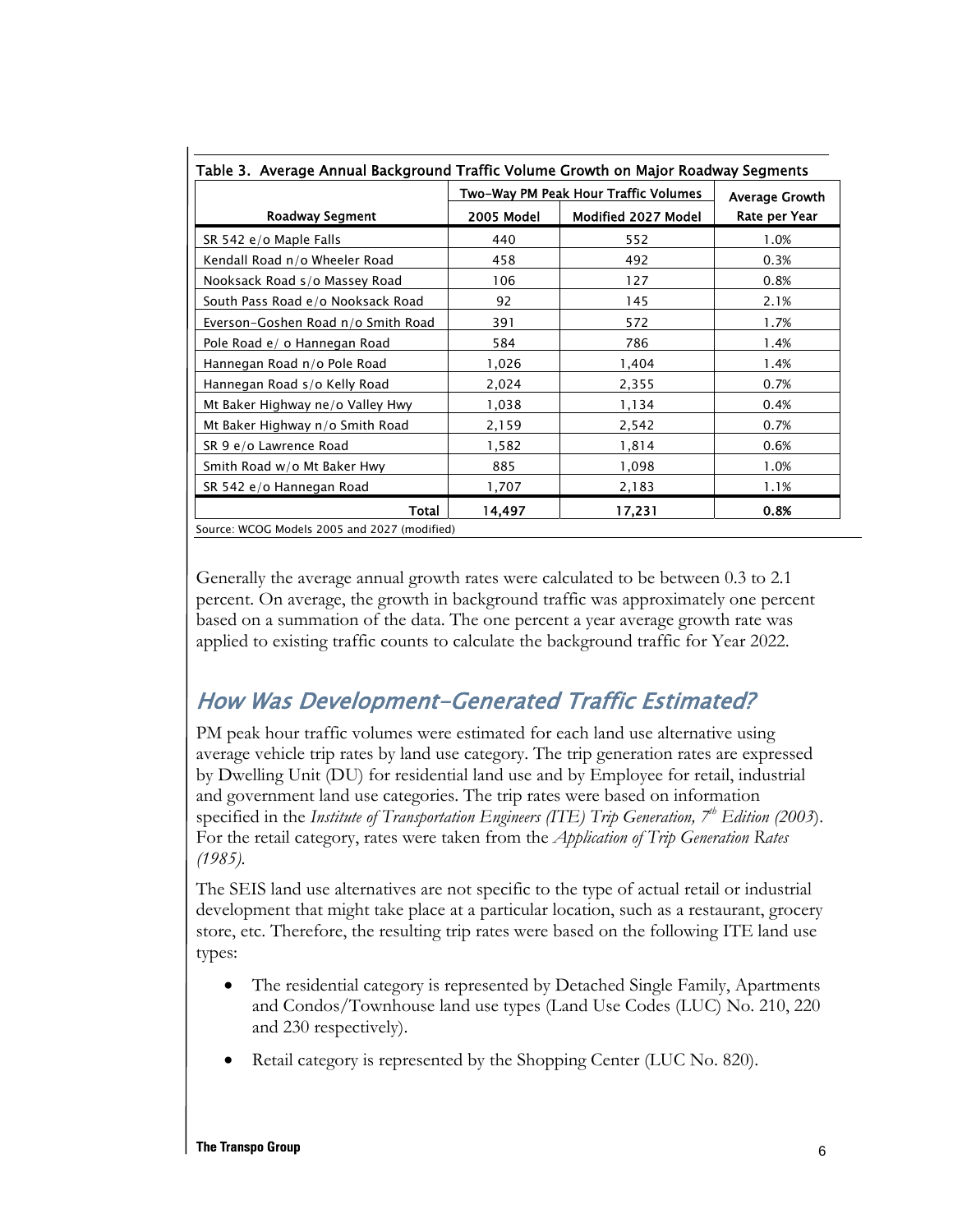- The industrial category was represented by the Light Industry and Industrial Park (LUC No. 110 and 130).
- Government category is represented by General Office Building and Government Office Complex (LUC No. 710 and 733).

Table 4 lists the average trip generation rates by land use category used in calculating the resulting PM peak hour vehicle trips generated by each alternative.

| <b>Land Use</b> | <b>ITE Land Use</b> | Average Trip Rate per Land Use Category |      |      |       |  |  |  |  |
|-----------------|---------------------|-----------------------------------------|------|------|-------|--|--|--|--|
| Category        | Type                | Unit                                    | In   | Out  | Total |  |  |  |  |
| Residential     | 210, 220, 230*      | DU                                      | 0.60 | 0.32 | 0.92  |  |  |  |  |
| Retail          | 820                 | Employee                                | 2.28 | 2.42 | 4.70  |  |  |  |  |
| Industrial      | 110, 130            | Employee                                | 0.09 | 0.35 | 0.44  |  |  |  |  |
| Government      | 710, 733            | Employee                                | 0.15 | 0.48 | 0.63  |  |  |  |  |

#### Table 4. Average Trip Generation Rates by Land Use Category

Source: Based on ITE Trip Generation, 7th Edition (2003) and Application of Trip Generation Rates (1985). \*Assuming 80% of dwelling units are Detached Single Family, 10% Condos/Townhouses and 10% Apartments

#### What Adjustments Were Made To Trip Generation?

The individual trip generation rates shown in Table 4 assume that all patrons and visitors would drive to/from the development site. However, it is likely that land uses would attract one another, with a portion of the trips internally-captured and therefore never leaving the area. *ITE Trip Generation Handbook* presents internal capture rates between three pairs of land uses only: retail, office and residential. No data is available for other land use categories like industrial land uses. Appendix B shows the internal captured rates among land use categories recommended by *ITE Trip Generation Handbook (2004)* for multiple land uses expressed by percentages of total origin and destination trip ends.

Based on the information documented in Appendix B, internal capture rates were applied to retail, residential and government land uses. No internal capture rates were applied to the industrial land uses since there is little documentation and research to support such an assumption. The resulting internal capture rates were only applied to the land uses in the Columbia Valley UGA. For other the areas, it was assumed that they are less urbanized and would likely not support or generate a significant amount of internal trips.

# How Many Vehicle Trips Are Generated By the Proposed Alternatives?

The total number of new PM peak hour vehicle trips produced by each land use alternative was estimated by using the trip rates listed in Table 4 and the internal capture rates in Appendix B. Table 5 provides a summary of the number of vehicle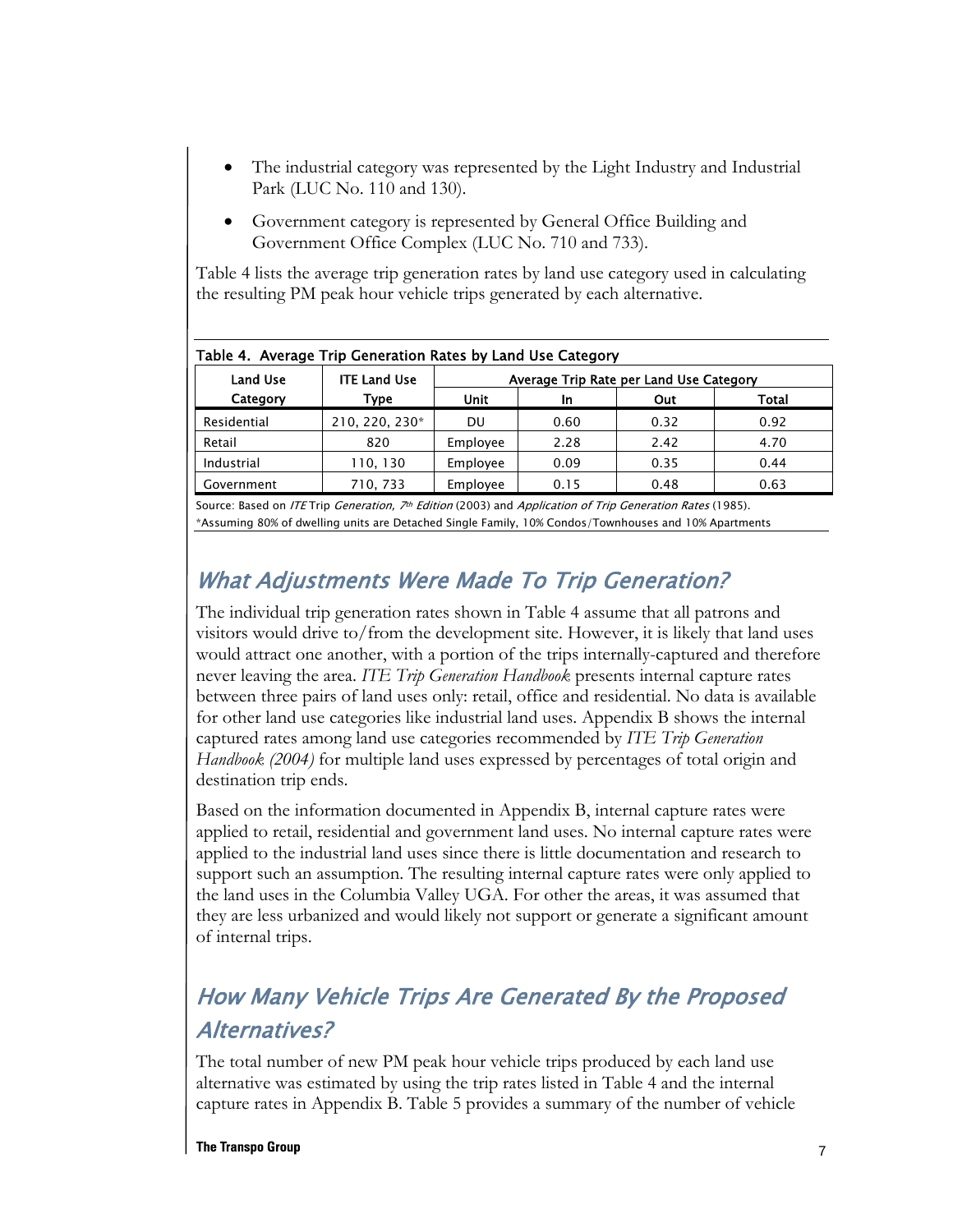trips generated by each area under the three land use alternatives. The information is broken down by the number of trips generated and destined (In and Out) to each area.

| Table 5. Number of New PM Peak Hour Vehicle Trips by Alternative |                      |      |       |     |                      |       |                      |     |       |  |
|------------------------------------------------------------------|----------------------|------|-------|-----|----------------------|-------|----------------------|-----|-------|--|
|                                                                  | <b>Alternative 1</b> |      |       |     | <b>Alternative 2</b> |       | <b>Alternative 3</b> |     |       |  |
| Area                                                             | In                   | Out  | Total | In  | Out                  | Total | <b>In</b>            | Out | Total |  |
| Columbia Valley                                                  | 839                  | 756  | 1,595 | 674 | 599                  | 1.273 | 435                  | 402 | 837   |  |
| Glacier Area                                                     | 43                   | 37   | 80    | 20  | 17                   | 37    | 14                   | 13  | 27    |  |
| Maple Falls Area                                                 | 14                   | 12   | 26    | 15  | 14                   | 29    | 9                    | 8   | 17    |  |
| Deming Small Town                                                | 16                   | 14   | 30    | 15  | 14                   | 29    | 9                    | 8   | 17    |  |
| Remaining Subarea                                                | 293                  | 243  | 536   | 146 | 122                  | 268   | 97                   | 84  | 181   |  |
| Total                                                            | 1.205                | .062 | 2.267 | 870 | 766                  | 1.636 | 564                  | 515 | 1.079 |  |
| Source: The Transpo Group (2008)                                 |                      |      |       |     |                      |       |                      |     |       |  |

The resulting information shown in Table 5 is consistent with the amount of land use growth assumed under each alternative. Alternative 1 would generate approximately 2,270 vehicle trips, whereas alternatives 2 and 3 would generate around 1,640 and 1,080 vehicle trips, respectively. Alternatives 2 and 3 generate significantly fewer trips than Alternative1 by approximately 28 and 52 percent, respectively. The detailed trip generation process by land use type for the three alternatives is presented in Appendix C.

### How Were The Growth Trips Distributed?

The WCOG Travel Model was used to support trip distribution assumptions for subarea generated traffic. The trip distribution patterns for the five areas within the Foothills Subarea were estimated by using the WCOG model. Figures 2 to 6 display the approximate vehicle trip distribution assumed for each land use alternative. The City of Bellingham is a major attraction with approximately one-third of Foothills generated traffic destined to or originating from Bellingham. The Mount Baker Highway (SR 542) serves as the primary roadway to and from the subarea and is estimated to handle approximately three-quarters of the Foothills growth related traffic.

The Foothills generated PM peak hour vehicle trips for each land use alternative were assigned to the study intersections by using the trip distribution patterns shown in Figures 2 to 6. The traffic volumes associated with each study intersection are presented in Figure 7 and only include the new growth related traffic under each land use alternative.

## What Are The Traffic Volume Forecasts?

The forecast traffic volumes for the 2022 horizon year were estimated for each of the study intersections by adding the traffic volumes generated by the land use alternatives

**The Transpo Group**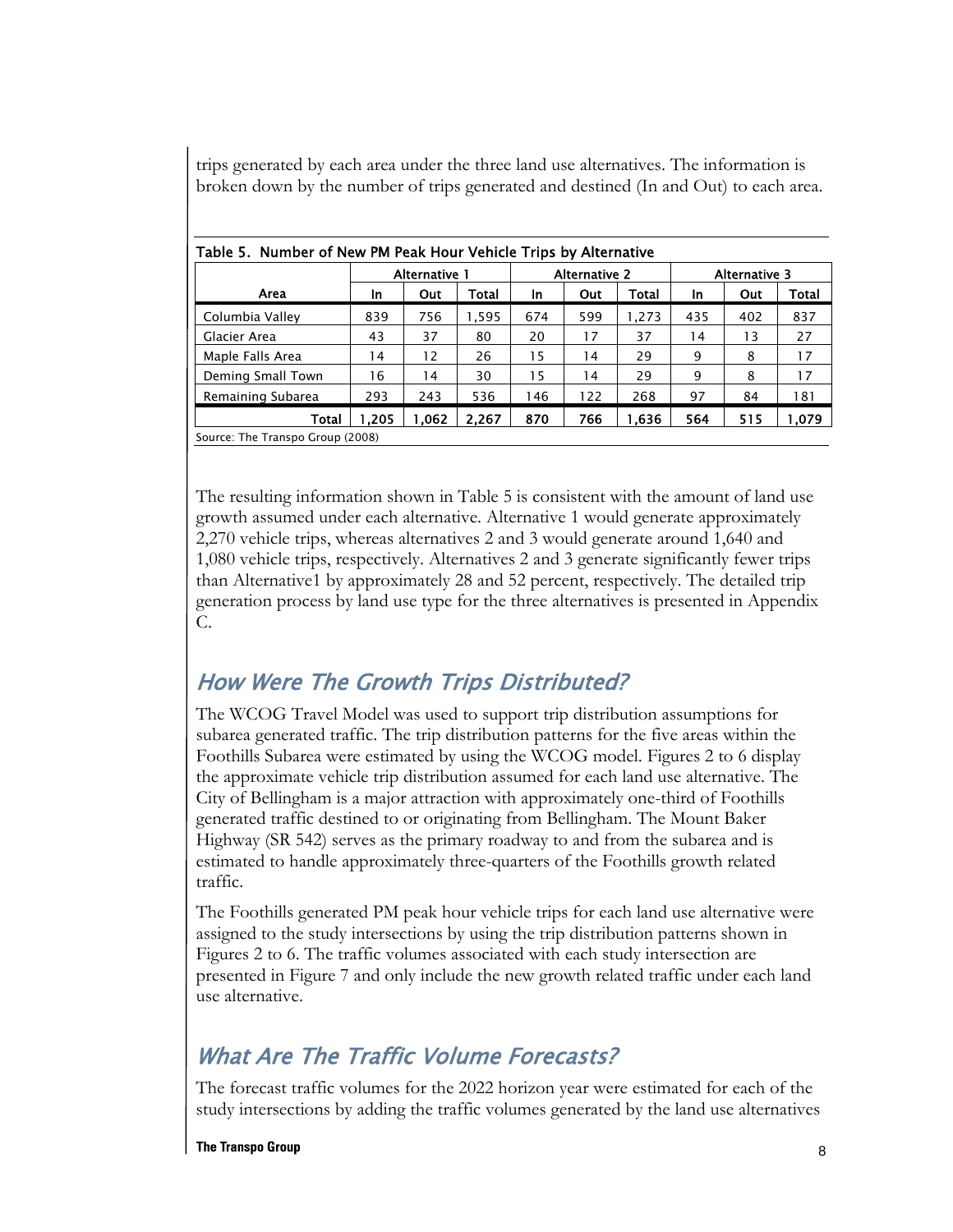(shown in Figure 7) to the estimated amount of background traffic. The 2022 PM peak hour traffic volumes are illustrated in Figure 8. The figure includes estimates of 2022 traffic volumes for each of the alternatives.

### How Were The Traffic Impacts Evaluated?

The traffic impacts caused by each land use alternative were measured by evaluating the intersection level of service at the study intersections. Year 2022 intersection level of service, delays, and volume-to-capacity  $(v/c)$  ratios were calculated based on the traffic volumes shown in Figure 8. The traffic operations analysis is based on methodologies contained in the *Highway Capacity Manual 2000*. LOS and average delays at intersections were calculated using *Synchro* (version 6.0).

The operational characteristics of an intersection are determined by calculating the intersection's level of service (LOS). The intersection as a whole and its individual turning movements can be described alphabetically with a range of levels of service (A through F), with LOS A indicating free-flow traffic and LOS F indicating congestion and long vehicle delays. LOS is measured in average control delay per vehicle and is typically reported for the intersection as a whole at signalized and all-way stop control intersections. The LOS of the two-way stop controlled intersections is expressed by the LOS of the worst intersection movement. Control delay is defined as the combination of initial deceleration delay, queue move-up time, stopped delay, and final acceleration delay.

For Whatcom County's roads, LOS standards are based on a roadway volume to capacity  $(v/c)$  ratio by road classification. The premise being that different classes of roads serve different functions. Since roadway  $v/c$  ratios were likely not to be an issue under any alternative in 2022, intersection operations were analyzed to compare impacts between the alternatives and define appropriate mitigation measures. The minimum LOS values that have been defined are consistent with the functional classification of the roadway. Therefore, LOS C or better is considered an acceptable intersection operation for intersections located on Minor Collector roads and LOS D or better for intersections located at Major Collector roads. For state highways, the analysis considers LOS C or better for intersections in rural areas, and LOS D or better in urban areas (as per the Comprehensive Plan LOS standards for state facilities p. 4- 6).

#### What Are The Traffic Impacts Under Each Alternative?

The traffic operations analysis results are shown in Table 6 and include the resulting intersection LOS for each land use alternative. Also included in the table is a baseline alternative that assumes no growth in the Foothills Subarea. The baseline alternative provides a reference point to help determine the improvements triggered under each alternative. The minimum LOS value used to compare the results against is also listed in the table.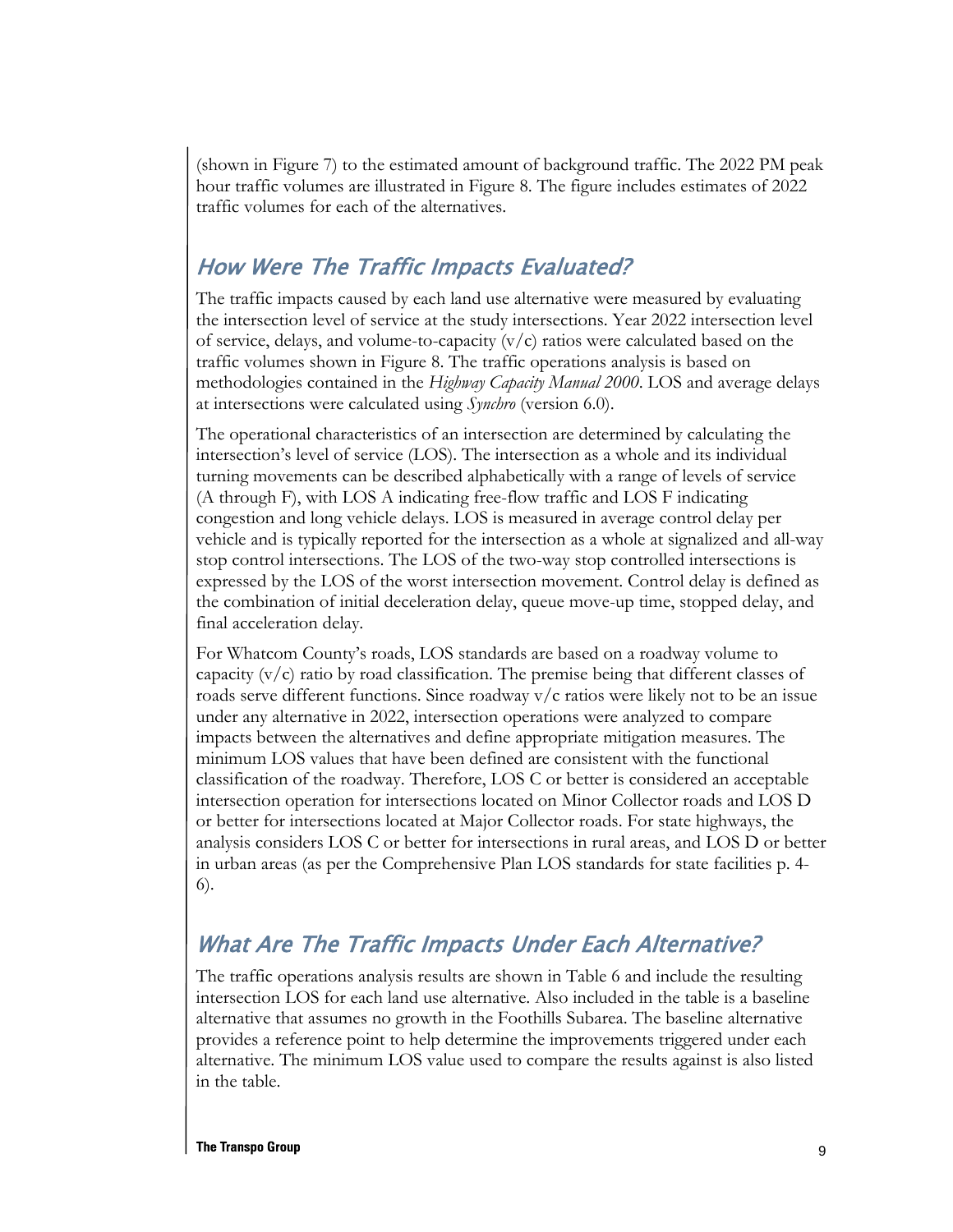Table 6 shows that if no growth took place in Foothills Subarea, as shown under the baseline alternative, approximately five out of the sixteen intersections would operate below the minimum LOS value. The number of intersections operating below the minimum LOS value would increase to ten by 2022 under Alternative 1. For alternatives 2 and 3, the number of intersections operating below the minimum LOS value would decrease to nine and eight, respectively, as shown in Table 6. Appendix D contains detailed LOS worksheets of the 2022 PM peak hour operations for the baseline and the three land use alternatives.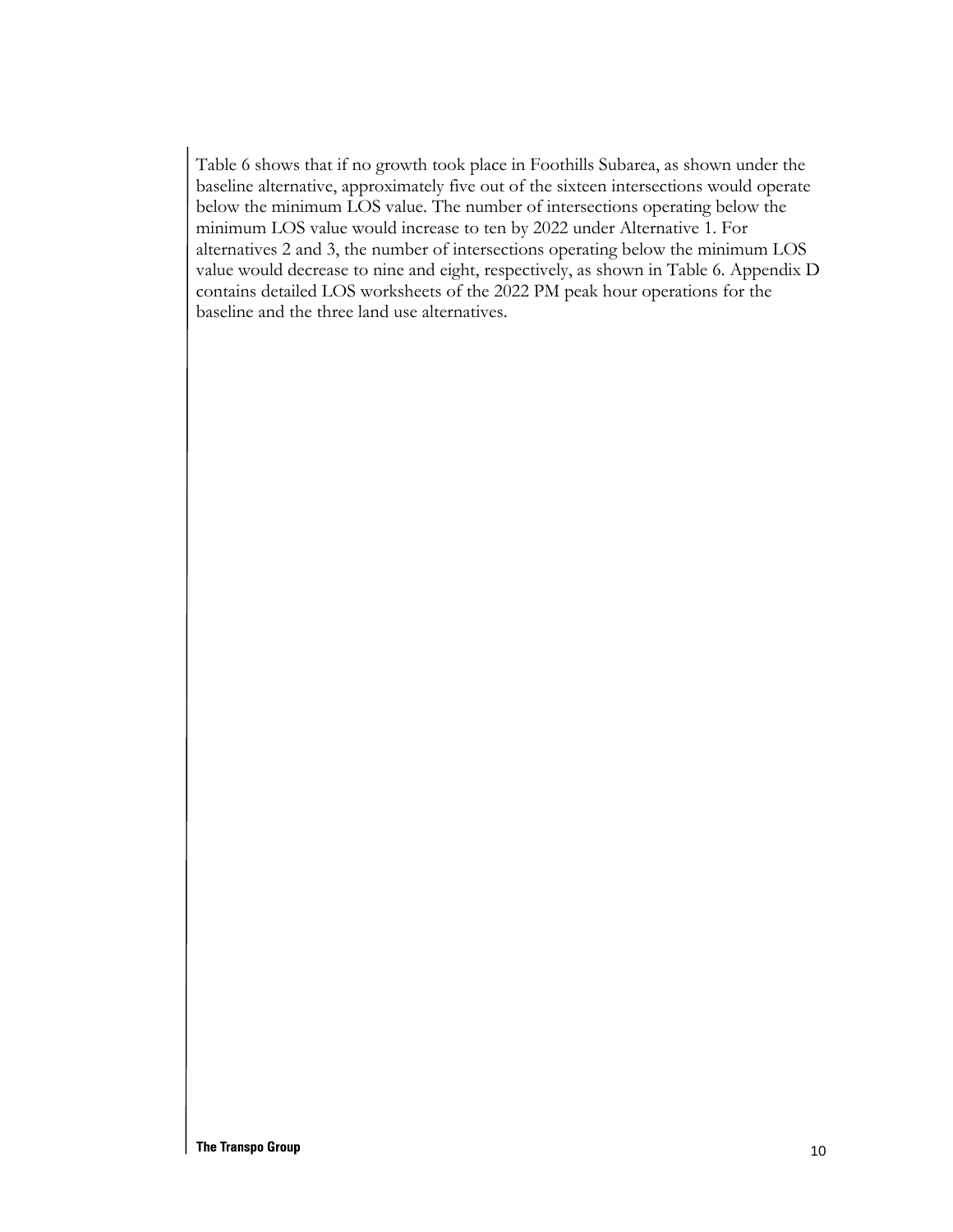|           | Table 6. Tear 2022 intersection Level of Service (LOS) by Alternative (PM Peak Hour) |                  |                       |                             |            |               |                       |                      |              |                       |                      |              |                       |                     |
|-----------|--------------------------------------------------------------------------------------|------------------|-----------------------|-----------------------------|------------|---------------|-----------------------|----------------------|--------------|-----------------------|----------------------|--------------|-----------------------|---------------------|
|           |                                                                                      |                  | Baseline <sup>5</sup> |                             |            | Alternative 1 |                       | <b>Alternative 2</b> |              |                       | <b>Alternative 3</b> |              |                       | <b>Min</b>          |
| Int.<br># | Intersection                                                                         | LOS <sup>1</sup> | Delay <sup>2</sup>    | $v/c$ or<br>WM <sup>3</sup> | <b>LOS</b> | <b>Delay</b>  | $v/c$ or<br><b>WM</b> | <b>LOS</b>           | <b>Delay</b> | $v/c$ or<br><b>WM</b> | LOS                  | <b>Delay</b> | $v/c$ or<br><b>WM</b> | <b>LOS</b><br>Value |
| 1.        | S Pass Rd/Kendall Rd                                                                 | A                |                       | <b>SB</b>                   | A          | 9             | <b>NB</b>             | $-4$                 |              |                       |                      |              |                       | C                   |
| 3.        | SR 542/Kendall Rd                                                                    | A                | 10                    | <b>NB</b>                   | F          | 72            | <b>NB</b>             | D                    | 32           | <b>NB</b>             | B                    | 13           | <b>NB</b>             | C                   |
| 4.        | SR 542/SR 9                                                                          | C                | 19                    | <b>NB</b>                   |            | >200          | <b>NB</b>             |                      | >200         | <b>NB</b>             | F                    | >200         | <b>NB</b>             | C                   |
| 5.        | S Pass Rd/Nooksack Rd (West)                                                         | C                | 21                    | <b>SB</b>                   | D.         | 27            | <b>SB</b>             | C                    | 25           | <b>SB</b>             |                      |              | -                     |                     |
| 6.        | SR 542/Lawrence Rd                                                                   | F                | 99                    | <b>SB</b>                   | F.         | >200          | <b>NB</b>             | F                    | >200         | <b>SB</b>             | F.                   | >200         | <b>SB</b>             | C                   |
| 7.        | SR 542/E Smith Rd                                                                    | F                | 98                    | EB                          | F          | >200          | EB                    |                      | >200         | EB                    | F                    | >200         | EB                    | C                   |
| 8.        | E Smith Rd/Everson-Goshen Rd                                                         | C                | 17                    | <b>NA</b>                   |            | >200          | EB                    |                      | 153          | EB                    |                      | 80           | EB                    | D                   |
| 9.        | SR 542/Everson-Goshen Rd                                                             | C                | 16                    | <b>SB</b>                   |            | 74            | <b>SB</b>             |                      | 38           | <b>SB</b>             | D                    | 26           | <b>SB</b>             | C                   |
| 10.       | E Pole Rd/Hannegan Rd                                                                | F                | 71                    | <b>NA</b>                   | F          | 91            | <b>NB</b>             | F                    | 85           | <b>NB</b>             | F                    | 80           | <b>NB</b>             | C                   |
| 11.       | E Smith Rd/Hannegan Rd                                                               | В                | 18                    | 0.83                        | D          | 52            | 1.05                  |                      |              |                       |                      |              |                       | D                   |
| 12.       | SR 542/Hannegan Rd                                                                   | F                | 111                   | 0.98                        | F          | 121           | 1.16                  | F                    | 111          | 1.12                  | F                    | 108          | 1.08                  | D                   |
| 20.       | SR 542/Silver Lake Rd                                                                | В                | 11                    | <b>NB</b>                   | B          | 14            | <b>NB</b>             |                      |              |                       |                      |              |                       |                     |
| 21.       | S Pass Rd/Nooksack Road (East)                                                       | B                | 13                    | <b>NB</b>                   | B          | 15            | <b>NB</b>             |                      |              |                       |                      |              |                       |                     |
| 30.       | E Sunset Dr/Britton Rd                                                               | D                | 26                    | <b>NB</b>                   | F          | 199           | <b>NB</b>             | F                    | 102          | <b>NB</b>             | F                    | 55           | <b>NB</b>             |                     |
| 31.       | E Pole Rd/Everson-Goshen Rd                                                          | C                | 17                    | <b>NB</b>                   | C          | 18            | NB                    |                      |              |                       |                      |              |                       |                     |
| 32.       | E Sunset Dr/McLeod Rd                                                                | C                | 35                    | 0.59                        | C          | 34            | 0.74                  |                      |              |                       |                      |              |                       | D                   |

Table 6. Year 2022 Intersection Level of Service (LOS) by Alternative (PM Peak Hour)

BOLD: Indicates a location operating below minimum LOS value.

1. Level of service, based on 2000 Highway Capacity Manual methodology.

2. Average delay in seconds per vehicle.

3. Volume-to-capacity ratio reported for signalized intersections, Worst movement reported for unsignalized intersections

4. The hyphen (-) indicates locations not analyzed because the intersections were shown to operate at or above minimum LOS value under Alternative 1.

5. Includes no growth in the Foothills Subarea and provides a comparison against to measure the impacts of each alternative.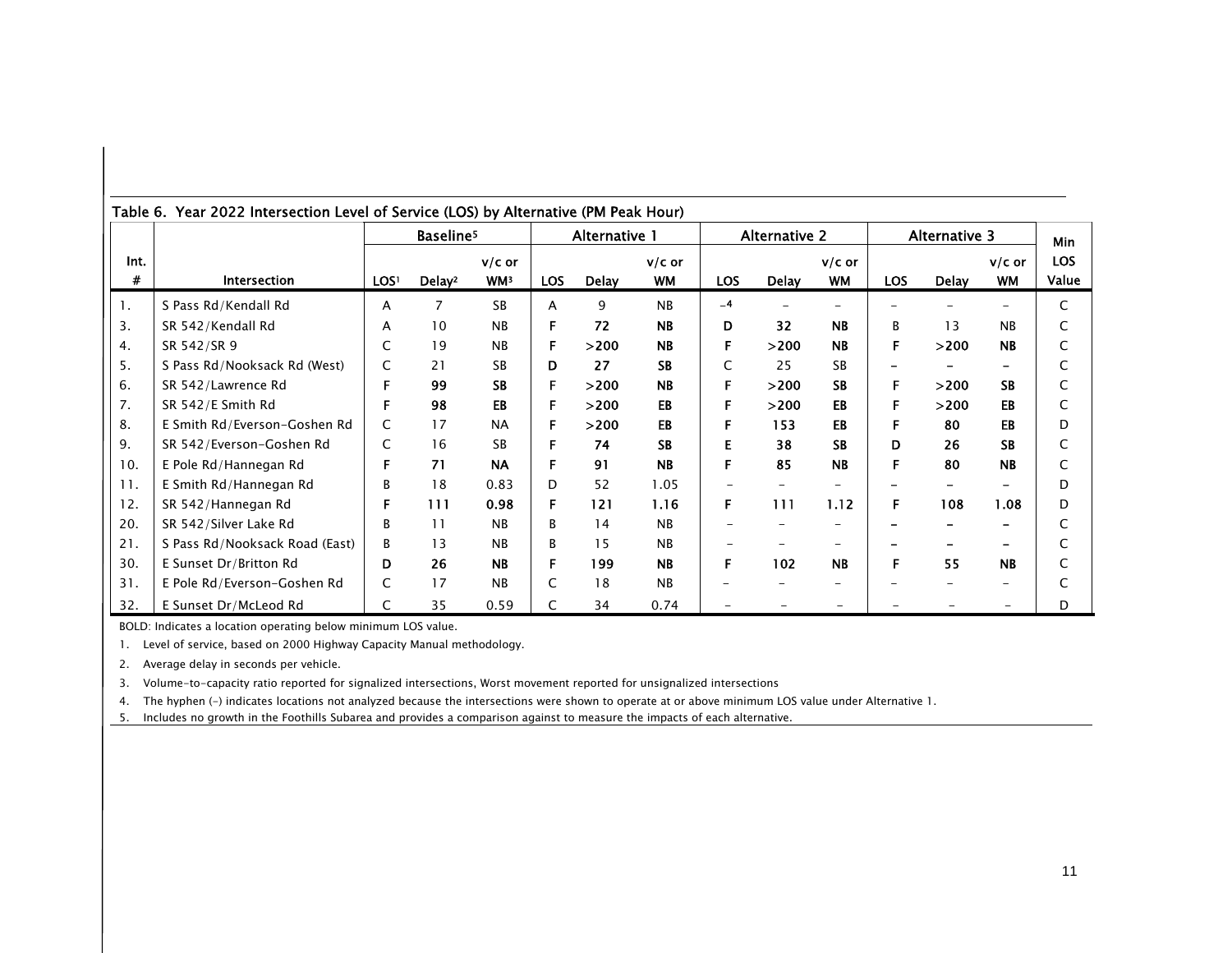# What Mitigation Projects Would Be Needed To Address The Identified Intersection Deficiencies?

Based on the operations analysis performed for each of the alternatives, specific improvements are proposed to mitigate traffic operational impacts at those intersections below the minimum LOS value. Mitigation measures have been identified to reduce delay at the intersections and improve the overall level of service.

The proposed measures include mainly channelization improvements at intersections and installation of traffic signals as presented in Table 7. No roadway segments' widening is required other than the addition of new turn lanes pockets at intersection approaches.

Table 7 summarizes the mitigation improvements recommended at each intersection. It also includes the resulting LOS once the corresponding improvement has been made. Appendix E contains LOS worksheets of 2022 PM peak hour conditions with mitigation.

Table 7 shows that alternatives 1 and 2 require the same mitigation improvements at nine study intersections, with 6 of those locations showing a need for improved traffic control, such as a traffic signal. However, alternative 1 requires additional channelization improvements at the S Pass Road /Nooksack Road intersection (#5) to mitigate LOS D conditions, which is not needed under alternatives 2 or 3. Under alternative 3, the SR 542 / Kendall Road intersection requires no improvements where as in alternatives 1 and 2 a traffic signal is needed to address the LOS F and D conditions, respectively.

It should be noted that roundabouts could also be an alternative solution to increase intersection capacity and improve operating level of service for those locations that are shown for traffic signals.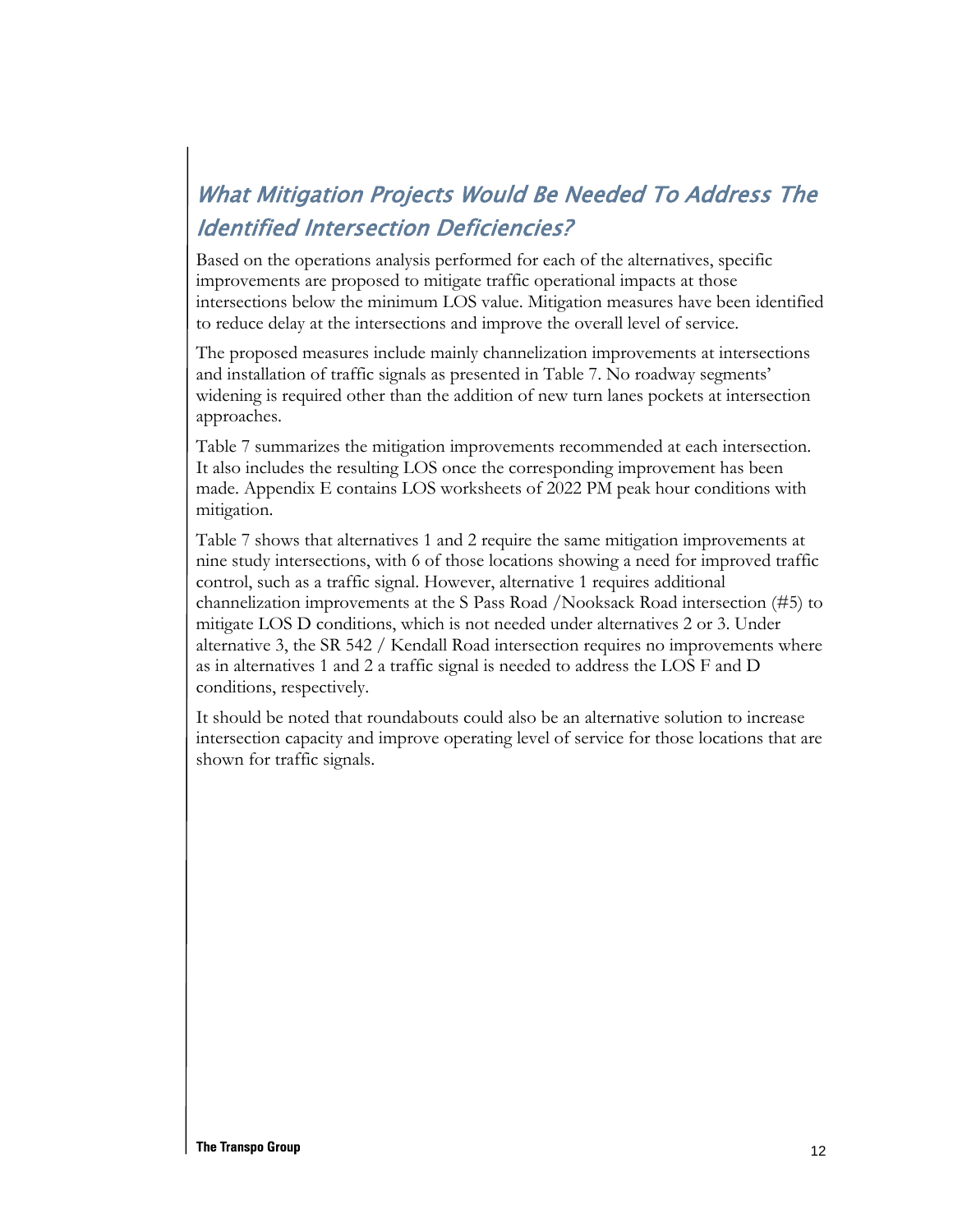|      |                                |                                                                            | 2022 Post Mitigation LOS |                  |                    |            |                    |            |  |  |
|------|--------------------------------|----------------------------------------------------------------------------|--------------------------|------------------|--------------------|------------|--------------------|------------|--|--|
|      |                                |                                                                            | <b>Alternative</b>       | LOS <sub>2</sub> | <b>Alternative</b> | <b>LOS</b> | <b>Alternative</b> | <b>LOS</b> |  |  |
|      | Intersection                   | Possible Mitigation Improvement                                            | 1 <sup>1</sup>           | (Delay)          | 2                  | (Delay)    | 3                  | (Delay)    |  |  |
|      | S Pass Rd/Kendall Rd           | none                                                                       |                          |                  |                    |            |                    |            |  |  |
| 3.   | SR 542/Kendall Rd              | Install traffic signal*                                                    | $\checkmark$             | A(6)             | $\checkmark$       | A(5)       |                    |            |  |  |
| 4.   | SR 542/SR 9                    | Install traffic signal*                                                    | ✓                        | C(25)            | ✓                  | B(14)      | $\checkmark$       | B(11)      |  |  |
| 5.   | S Pass Rd/Nooksack Rd (West)   | Separate SB right and left turn lanes                                      | $\checkmark$             | C(18)            |                    |            |                    |            |  |  |
| 6.   | SR 542/Lawrence Rd             | Install traffic signal*                                                    | ✓                        | C(26)            | $\checkmark$       | B(15)      | $\checkmark$       | C(11)      |  |  |
| 7.   | SR 542/E Smith Rd              | Install traffic signal*, EB/WB LT lanes<br>(Remove WBR lane), add SBR lane | ✓                        | C(26)            | ✓                  | B(16)      | $\checkmark$       | B(11)      |  |  |
| 8.   | E Smith Rd/Everson-Goshen Rd   | Install traffic signal*, EBL lane                                          | $\checkmark$             | B(16)            | $\checkmark$       | B(10)      | $\checkmark$       | B(9)       |  |  |
| 9.   | SR 542/Everson-Goshen Rd       | Separate SBR and LT lanes, install traffic<br>signal                       | $\checkmark$             | A(10)            | $\checkmark$       | A(10)      | ✓                  | A(9)       |  |  |
| 10.  | E Pole Rd/Hannegan Rd          | LT lane at each approach, install traffic<br>signal*                       | $\checkmark$             | C(20)            | $\checkmark$       | A(8)       | $\checkmark$       | A(8)       |  |  |
| 11.  | E Smith Rd/Hannegan Rd         | none                                                                       |                          |                  |                    |            |                    |            |  |  |
| 12.  | SR 542/Hannegan Rd             | Dual Left turns, all approaches**                                          | $\checkmark$             | D(45)            | $\checkmark$       | D(43)      | $\checkmark$       | D(42)      |  |  |
| 20.  | SR 542/Silver Lake Rd          | none                                                                       |                          |                  |                    |            |                    |            |  |  |
| 21.  | S Pass Rd/Nooksack Road (East) | none                                                                       |                          |                  |                    |            |                    |            |  |  |
| 30.  | E Sunset Dr/Britton Rd         | Add EBR lane, install traffic signa*l                                      | $\checkmark$             | B(19)            | $\checkmark$       | B(17)      | $\checkmark$       | B(11)      |  |  |
| 31.  | E Pole Rd/Everson-Goshen Rd    | none                                                                       |                          |                  |                    |            |                    |            |  |  |
| 32.1 | E Sunset Dr/McLeod Rd          | none                                                                       |                          |                  |                    |            |                    |            |  |  |

#### Table 7. Mitigation Improvements by Alternative

1-(\*): A Roundabout could also be an alternate solution to a traffic signal improvement

2-(\*\*): Because of potential geometric limitations at the intersection, further investigation for alternate capacity mitigation improvements could be required.

3- $\langle \checkmark \rangle$ : sign indicates that the proposed mitigation is required under the corresponding alternative

4-A (6): Post mitigation level of service and average delay in seconds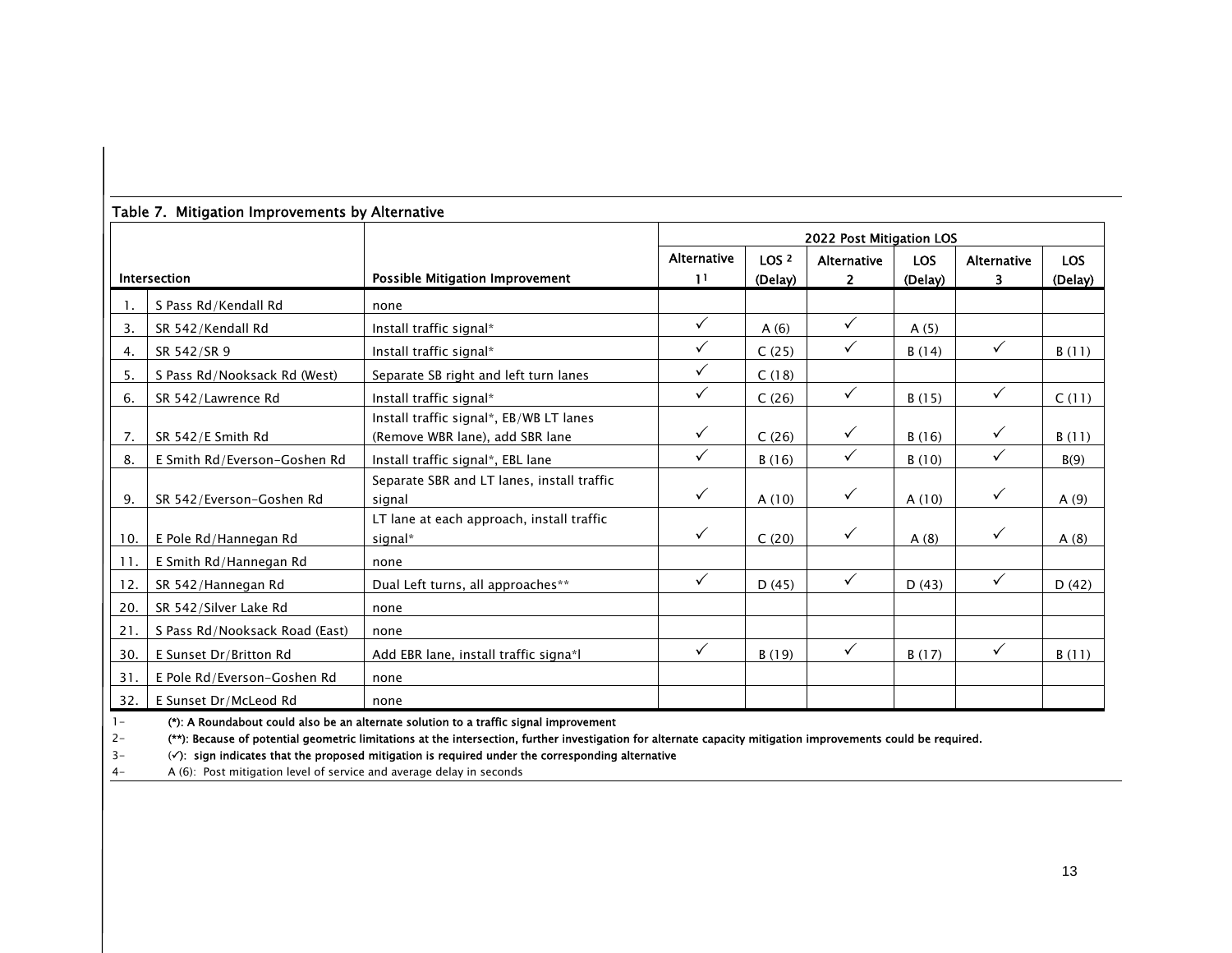# Do Seasonal Variations In Traffic Volumes Impact The Resulting Mitigation?

The traffic volumes included in the analysis reflect average PM peak hour traffic for an average weekday. Unlike other regions where the seasonal peak usually occurs during the summer months, the peak season in the Foothills Subarea appears to occur in the winter. The Mount Baker Ski Area at the end of SR 542 likely attracts a higher number of vehicles during the winter months. However, no reliable information was found (including WSDOT annual traffic reports) to document the likely impacts of seasonal activities in relation to traffic volumes within the subarea. Therefore, a sensitivity test was completed to understand how an increase in traffic might further impact the operations at the mitigated intersections shown in Table 7.

This analysis was conducted by inflating traffic volumes under Alternative 1 (the alternative with the greatest amount of land use growth) by 10 percent. The inflated traffic volumes were used to evaluate intersection operations again at all study intersections. The results of the analyses are summarized in Table 8.

| Table 8.  Sensitivity Analysis Results – Year 2022 Intersection LOS (PM Peak Hour) |                              |                  |                    |                 |                    |              |           |             |  |  |  |
|------------------------------------------------------------------------------------|------------------------------|------------------|--------------------|-----------------|--------------------|--------------|-----------|-------------|--|--|--|
|                                                                                    |                              |                  | Alternative 1      |                 | Sensitivity Test - |              |           |             |  |  |  |
|                                                                                    |                              |                  | w/Mitigation       |                 | Volumes +10%       | Min          |           |             |  |  |  |
|                                                                                    |                              |                  |                    | $v/c$ or        |                    |              | $v/c$ or  | <b>LOS</b>  |  |  |  |
|                                                                                    | Intersection                 | LOS <sup>1</sup> | Delay <sup>2</sup> | WM <sup>3</sup> | LOS.               | <b>Delay</b> | <b>WM</b> | Value       |  |  |  |
| 1.                                                                                 | S Pass Rd/Kendall Rd         | A                | 9                  | <b>NB</b>       | A                  | 9            | NB        | C           |  |  |  |
| 3.                                                                                 | SR 542/Kendall Rd            | A                | 6                  | 0.60            | A                  | 6            | 0.66      | C           |  |  |  |
| 4.                                                                                 | SR 542/SR 9                  | C                | 25                 | 0.96            | D                  | 40           | 1.04      | C           |  |  |  |
| 5.                                                                                 | S Pass Rd/Nooksack Rd (West) | C                | 18                 | SB              | C                  | 22           | <b>SB</b> | $\mathsf C$ |  |  |  |
| 6.                                                                                 | SR 542/Lawrence Rd           | C                | 26                 | 0.96            | D                  | 43           | 1.15      | C           |  |  |  |
| 7.                                                                                 | SR 542/E Smith Rd            | C                | 26                 | 0.94            | D                  | 39           | 1.01      | C           |  |  |  |
| 8.                                                                                 | E Smith Rd/Everson-Goshen Rd | B                | 16                 | 0.8             | C                  | 21           | 0.89      | D           |  |  |  |
| 9.                                                                                 | SR 542/Everson-Goshen Rd     | A                | 10                 | 0.79            | C                  | 20           | 1.01      | C           |  |  |  |
| 10.                                                                                | E Pole Rd/Hannegan Rd        | A                | 8                  | 0.53            | A                  | 9            | 0.58      | C           |  |  |  |
| 11.                                                                                | E Smith Rd/Hannegan Rd       | D                | 52                 | 1.05            | F                  | 86           | 1.17      | D           |  |  |  |
| 12.                                                                                | SR 542/Hannegan Rd           | D                | 45                 | 0.82            | E                  | 56           | 0.91      | D           |  |  |  |
| 20.                                                                                | SR 542/Silver Lake Rd        | B                | 14                 | <b>NB</b>       | B                  | 15           | NB        | C           |  |  |  |
|                                                                                    | S Pass Rd/Nooksack Road      |                  |                    |                 |                    |              |           |             |  |  |  |
| 21.                                                                                | (East)                       | B                | 15                 | <b>NB</b>       | C                  | 17           | NB        | C           |  |  |  |
| 30.                                                                                | E Sunset Dr/Britton Rd       | B                | 19                 | 1.03            | E                  | 62           | 2.21      | C           |  |  |  |
| 31.                                                                                | E Pole Rd/Everson-Goshen Rd  | C                | 18                 | <b>NB</b>       | C                  | 23           | NB        | C           |  |  |  |
| 32.                                                                                | E Sunset Dr/McLeod Rd        | C                | 34                 | 0.74            | C                  | 32           | 0.78      | D           |  |  |  |

1. Level of service, based on 2000 Highway Capacity Manual methodology

2. Average delay in seconds per vehicle.

3. Volume-to-capacity ratio reported for signalized intersections, worst movement reported for unsignalized intersections